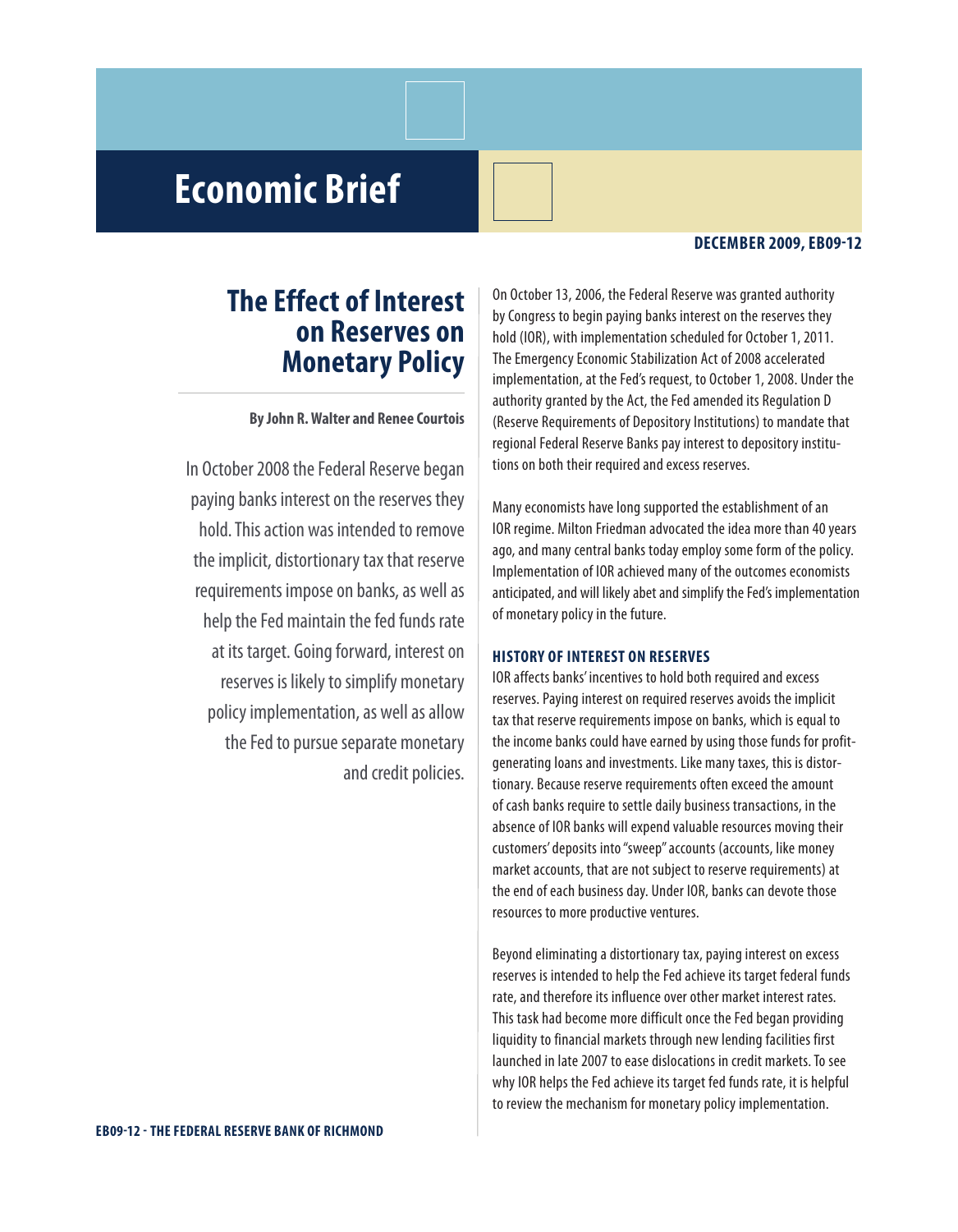The Fed, like many central banks, conducts monetary policy through daily interventions in the market for bank reserves.<sup>1</sup> In so doing, the Fed aims to achieve the target federal funds rate by adjusting the supply of bank reserves to intersect banks' demand for reserves at the level at which the market-clearing fed funds rate will be equal to the target rate. To accomplish this, the Fed must on a daily basis estimate banks' demand for reserves, and adjust supply accordingly.

Banks' demand for reserves is variable because the amount of deposits they hold is constantly changing through the course of daily business. In the absence of IOR, banks choose to hold reserves based on reserve requirements set by the Fed (zero to 10 percent of deposits in most cases) and the payments they expect to make to other banks and financial market participants through the course of daily business, as well as the costs associated with having insufficient reserves should they fall below the required amount over the relevant review period. Those costs include the price of borrowing funds on the federal funds market, through the Fed's discount window, and through daylight credit extended by the Fed (the penalty fee charged for daylight credit resembles an overdraft charge, applied daily according to banks' balances in accounts held at the Fed).<sup>2</sup>

If banks are not paid interest on reserves, as was the case prior to October 2008, they will wish to minimize their holdings of excess reserves, which earn no income. Instead banks will make loans or transfer them into other holdings, such as bonds. In other words, IOR reduces banks' opportunity cost of holding reserves, which will, all else equal, make them more willing to hold excess reserves.

This feature became important once the Fed began injecting liquidity into financial markets starting in December 2007 to ease credit conditions. In making these injections, the Fed created money to extend loans to financial institutions. Those institutions provided as collateral securities from their portfolio that had, as a result of the financial market turmoil, become difficult to trade and value. This action essentially replaced illiquid assets in their portfolio with a credit to their account at the Fed, which would add reserves to the banking system. Adding reserves to the system will, under usual circumstances, exert downward pressure on the fed funds rate. At the time the Fed was not yet facing the zero-lower-bound on interest rates that it faces today. Thus, the injections had the potential to push the fed funds rate below its target, increasing the overall supply of credit to the economy beyond a level consistent with the Fed's macroeconomic policy goals, particularly concerning price stability.

To avoid this outcome, the Fed "sterilized" the effect of liquidity injections on the overall economy: It sold an equal amount in

Treasury securities from its own account to banks. Sterilization offset the injections' effect on the monetary base and therefore the overall supply of credit, keeping the total supply of reserves largely unchanged and the fed funds rate at its target. Sterilization reduced the amount in Treasury securities that the Fed held on its balance sheet by roughly 40 percent in a year's time, from over \$790 billion in July 2007 to just under \$480 billion by June 2008. However, following the failure of Lehman Brothers and the rescue of American International Group in September 2008, credit market dislocations intensified and lending through the Fed's new lending facilities ballooned. The Fed no longer held enough Treasury securities to sterilize the lending.

This led the Fed to request authority to accelerate implementation of the IOR policy that had been approved in 2006. Once banks began earning interest on the excess reserves they held, they would be more willing to hold on to excess reserves instead of attempting to purge them from their balance sheets via loans made in the fed funds market, which would drive the fed funds rate below the Fed's target for that rate. When the Fed stopped sterilizing its liquidity injections, the monetary base (which is comprised of total reserves in the banking system plus currency in circulation) ballooned in line with Fed lending, from about \$847 billion in August 2008 to almost \$2 trillion by October 2009. However, this did not result in a proportional increase in the overall money supply (Figure 1). This result is likely due largely to an undesirable lending environment: Banks likely found it more desirable to hold excess reserves in their accounts at the Fed, earning the IOR rate with zero risk, given that there were few attractive lending opportunities. That the liquidity injections did not result in a proportional increase in the money supply may also be due to banks' increased demand to hold liquid reserves (as opposed to individually lending those excess reserves out) in the wake of the financial crisis.

#### **antiCiPatED anD aCtual EffECts of ioR**

A number of outcomes were expected from implementation of IOR. First was the expectation that banks would be more willing to hold reserves – that is, they wouldabandon "sweep"programs that reduce their level of required reserves. In fact, required reserves increased fairly significantly after the Fed began to pay interest on required (as well as excess) reserves, from \$42.5 billion in September 2008 to \$62 billion in October 2009 (see Figure 2, though this increase is not obvious due to the scale of the figure).

As can be seen in Figure 2, total reserves grew significantly, due almost entirely to growth in excess reserves (the difference between total and required reserves). This has mistakenly been viewed by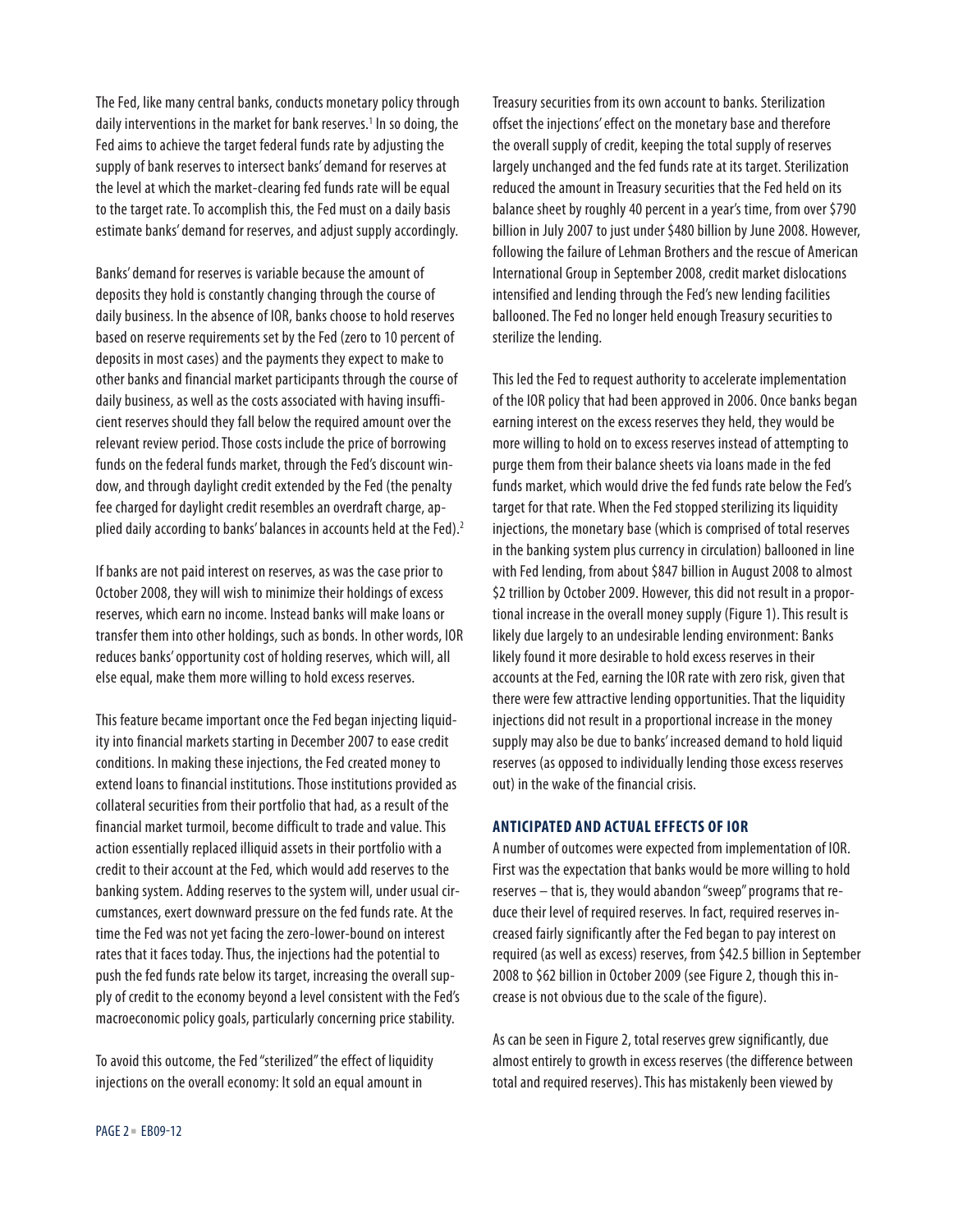some as a sign that the Fed's lending facilities — the goal of which has been to maintain the flow of credit between banks, and therefore from the banking sector to firms and households — have not worked. To the contrary, the level of reserves in the banking system is almost entirely unaffected by bank lending. By virtue of simple accounting, transactions by one bank that reduce the amount of reserves it holds will necessarily be met with an equal increase in reserves held at other banks, and vice versa. As described in detail in a 2009 paper by New York Fed economists Todd Keister and James McAndrews, nearly all of the total quantity of reserves in the banking system is determined solely by the amount provided by Federal Reserve.<sup>3</sup> Thus, the level of total reserves in the banking system is not an appropriate metric for the success of the Fed's lending programs.

The second effect expected by IOR was that it would help the Fed be more successful at achieving the fed funds target. This is because the IOR rate was expected to impose a floor on the fed funds market. If the IOR rate is set at one percent, for example, no bank would lend funds on the fed funds market for less than one percent since they could earn more by simply holding those funds as excess reserves.

Despite this logic, the fed funds rate did trade below the Fed's target after IOR was implemented. One likely reason is that some financial institutions (like Government Sponsored Enterprises and some international institutions) hold reserves with the Fed but are not eligible to earn interest on reserves. Unlike banks receiving IOR, these entities would not be content to hold excess reserves. In order to find willing borrowers on the overnight market, these entities would have to undercut the fed funds rate. Borrowers of those funds might include banks looking to earn a profit on the spread between the interest rate they pay to borrow funds from institutions not eligible for IOR and the rate that could be earned by making additional loans or simply holding excess reserves at the IOR rate. Lending on the overnight market by these institutions which are not eligible for IOR likely pushed the effective fed funds rate below its target (Figure 3).

Though IOR was not initially successful at creating a floor on the fed funds rate, it is difficult to know whether this situation would have persisted since the Fed soon reduced its target fed funds rate close to its lowest possible level. As of December 16, 2008, the fed funds target was established as a range from zero to twenty-five basis points. Obviously, the zero bound does not provide scope for analyzing whether the fed funds rate is trading below its target since nominal interest rates cannot fall below zero.

Finally, IOR policy will reduce, all else equal, the amount that the Fed turns over to Treasury at the end of each fiscal year. Each year

#### **figuRE 1:MonEy stoCk (M2) anD MonEtaRy BasE**



**SOURCE:** Board of Governors of the Federal Reserve System

**figuRE 2: REQuiRED anD total REsERvEsin tHE Banking systEM**





**figuRE 3:taRgEt anD EffECtivEfED funDs RatE**



**SOURCE:** Federal Reserve Bank of New York

**NOTE:** The interest rates paid to banks for holding excess and required reserves are close to the fed funds target rate and therefore are not shown in the above chart. For IOR rate data, refer to the official Web site of the Board of Governors of the Federal Reserve System: http://www.federalreserve.gov/monetarypolicy/reqresbalances.htm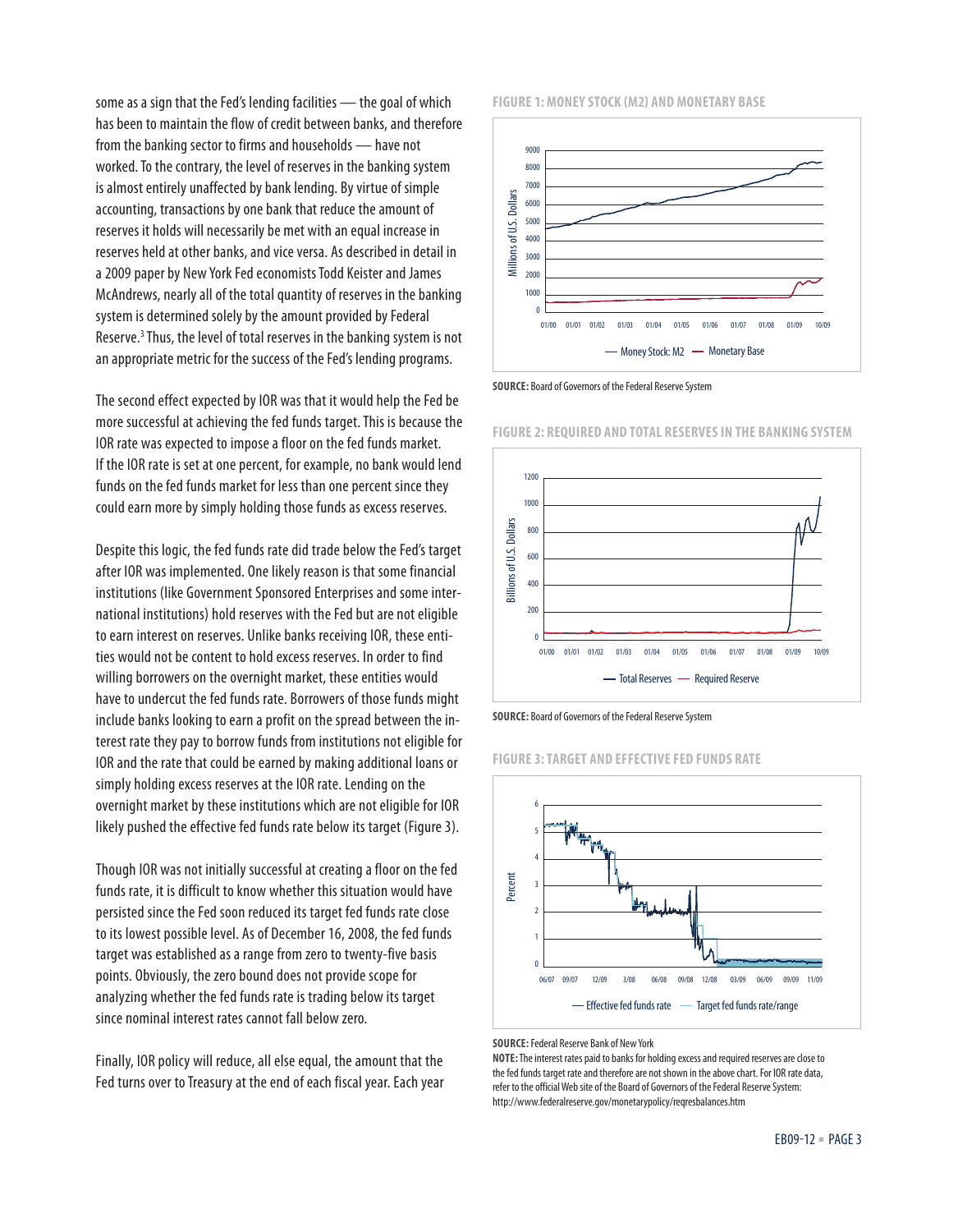the Fed sends the full amount of its income that is not used to fund operations back to Treasury. Indeed, the payments to Treasury equaled about \$34.6 billion in 2007, falling to \$31.7 billion in 2008 (a decrease of about \$2.9 billion). However, the Fed paid just over \$816 million to banks in interest on reserves during the three months it was operational in 2008, so less than a third of this decrease is directly due to IOR. Additionally, the expansion of the Fed's balance sheet means that while it is earning a smaller net interest margin because of interest on reserve, it is earning it on a much larger base of assets, mitigating the fiscal impact of IOR.

#### **IMPLICATIONS FOR FUTURE MONETARY POLICY**

Economic recovery could bring increasingly profitable opportunities for banks to lend excess reserves instead of holding them. This would likely lead to growth in the money supply and credit, which could ultimately be inflationary. Therefore, as the economy recovers and credit conditions ease, the Fed may wish to wind down its liquidity programs. That is, it may wish to remove assets from its balance sheet that it acquired from financial institutions through its lending facilities, thereby removing some of the excess reserves from the banking system.

To an extent, excess reserves will wind down naturally as demand for the Fed's lending programs decreases with improvement in financial and economic conditions, and this has already begun. That notwithstanding, the Fed has two options for mitigating the effect of excess reserves on the macroeconomy. First, the Fed can soak up some of the excess reserves in the banking system. As detailed in October 2009 remarks by Federal Reserve Board Chairman Ben Bernanke, options for doing so may entail a sale of assets by the Fed to financial market participants - including banks, GSEs, and other institutions - that drains reserves as the proceeds of each sale are withdrawn from the banking system.<sup>4</sup> These means of withdrawing excess reserves could tighten monetary policy by putting upward pressure on short-term interest rates and thus limiting the growth of broad measures of money and credit.

Second, the Fed can raise the IOR rate, reducing the degree to which banks will wish to lend excess reserves to the public. Banks will be unwilling to make loans to the public at a rate lower than what they can earn from the Fed for holding excess reserves, so the IOR rate can be used to affect the supply of money and credit to the economy. This leads to a broader point about how IOR changes monetary policy implementation: Under an IOR regime, short-term interest rates and, ultimately, economic growth and inflationary pressures are determined most importantly by the IOR rate. As described above, the IOR rate should act as a floor on the fed funds rate. Former Richmond Fed economist Marvin Goodfriend and others have argued it can also be used indirectly to create a ceiling.<sup>5</sup> As long as the Fed floods the fed funds market with enough reserves to keep the supply of reserves above banks' demand for reserves, the market fed funds rate will not be bid above the Fed's target. This could simplify monetary policy implementation by avoiding the need for the Fed to estimate reserve demand daily. Experience from foreign central banks suggests IOR can be an effective way for the Fed to manage short-term interest rates. The fact that fed funds have traded persistently below the IOR rate might create some uncertainty over the likelihood of this outcome. But trading below IOR has largely been due to the behavior of nonbank institutions, which cannot earn interest on reserves. A rising IOR rate will ultimately be directly relevant to the portfolio decisions of banks, since no bank will lend to the public below that rate, and therefore to the spending decisions of households and businesses.

Importantly, paying interest on reserves allows the Fed to address tightness in credit markets independently from macroeconomic conditions, and vice versa, leaving the Fed free to pursue separate monetary and credit policies. For example, the Fed could hypothetically begin to raise the target federal funds rate in line with a strengthening economy, while continuing its lending facilities to address any remaining strains in credit markets. .

John R. Walter is a senior economist and research advisor in the Research Department at the Federal Reserve Bank of **Richmond. Renee Courtois is a writer in the Research** Department at the Federal Reserve Bank of Richmond.

#### **ENDNOTES**

<sup>1</sup> For additional detail on monetary policy implementation, see Ennis, Huberto M., and Todd Keister. "Understanding Monetary Policy Implementation." Federal Reserve Bank of Richmond Economic Quarterly, Summer 2008, vol. 94, no. 3, pp. 235-263.

<sup>2</sup> For more on daylight credit and its interaction with IOR policy, see Ennis, Huberto M. and John A. Weinberg. "Interest on Reserves and Daylight Credit." Federal Reserve Bank of Richmond Economic Quarterly, Spring 2007, vol. 93, no. 2, pp. 111-142.

<sup>3</sup> Keister, Todd and James McAndrews. "Why are Banks Holding So Many Excess Reserves?" Federal Reserve Bank of New York Staff Reports, July 2009, No. 380.

<sup>4</sup> Bernanke, Ben S. "The Federal Reserve's Balance Sheet: An Update." Speech at the Federal Reserve Board Conference on Key Developments in Monetary Policy, October 8, 2009, Washington, D.C.

<sup>5</sup> Goodfriend, Marvin. "Interest on Reserves and Monetary Policy." Federal Reserve Bank of New York Economic Policy Review, May 2002, vol. 8, no. 1, pp. 13-29.

The views expressed in this article are those of the authors and not necessarily those of the Federal Reserve Bank of Richmond or the Federal Reserve System.